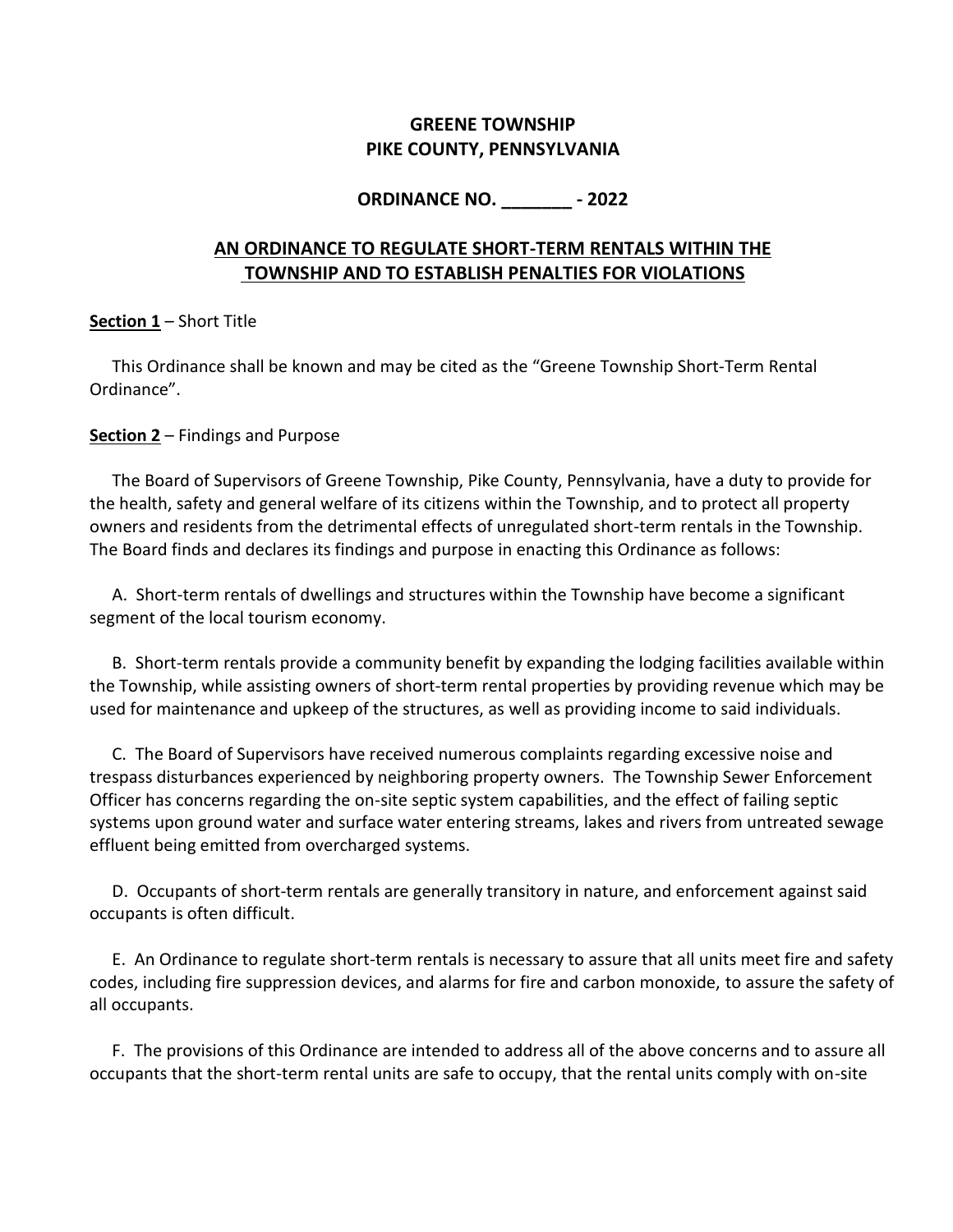sewage requirements, and to maintain a rural and recreational character of the Township for all residents, homeowners and visitors to enjoy.

#### **Section 3** – Authority

Pursuant to the general powers as enacted and ordained by the Pennsylvania Second Class Township Code, Act of May 1, 1933 (P.L. 103 No. 69) reenacted and amended July 10, 1947 (P.L. 1481 No. 567) as amended, and the specific authority granted by Section 1506-General Powers, Section 1517-Building and Housing Regulations, Section 1527-Public Safety, and Section 1529-Nuisances, the Board of Supervisors for Greene Township, Pike County, Pennsylvania hereby enacted this Ordinance.

#### **Section 4** – Applicability

The provisions of this Ordinance shall apply to all short-term rentals which shall be defined as follows:

Any dwelling unit within a residential building, structure or dwelling which is rented for overnight lodging for a period of not less than one (1) day and not more than twenty-nine (29) days. The statutory meaning of this Ordinance is set forth hereinafter under "Definitions".

#### **Section 5** – Responsibility

The owner of the short-term rental unit shall be the party or entity responsible for compliance with the provisions of this Ordinance, and the failure of any agent, managing agency, subagent referring agency or local contact person shall be deemed noncompliance by the record owner.

#### **Section 6** – Nuisance Declared

Any violation of any provisions of this Ordinance shall be declared to be a public nuisance for which the owner shall be subject to such violations as more specifically enumerated within this Ordinance.

#### **Section 7** – Definitions

The words and phrases used in this Ordinance shall have the following meanings:

Bedroom: A room containing a minimum of eighty (80) square feet that is used as a sleeping room and for no other primary purpose.

Dwelling: A structure or portion thereof which is used primarily for human habitation.

Dwelling Unit: One (1) or more rooms in a residential dwelling structure, including a kitchen, sleeping facilities, bath and toilet, designed as a household unit for long term residency by not more than one (1) family at a time.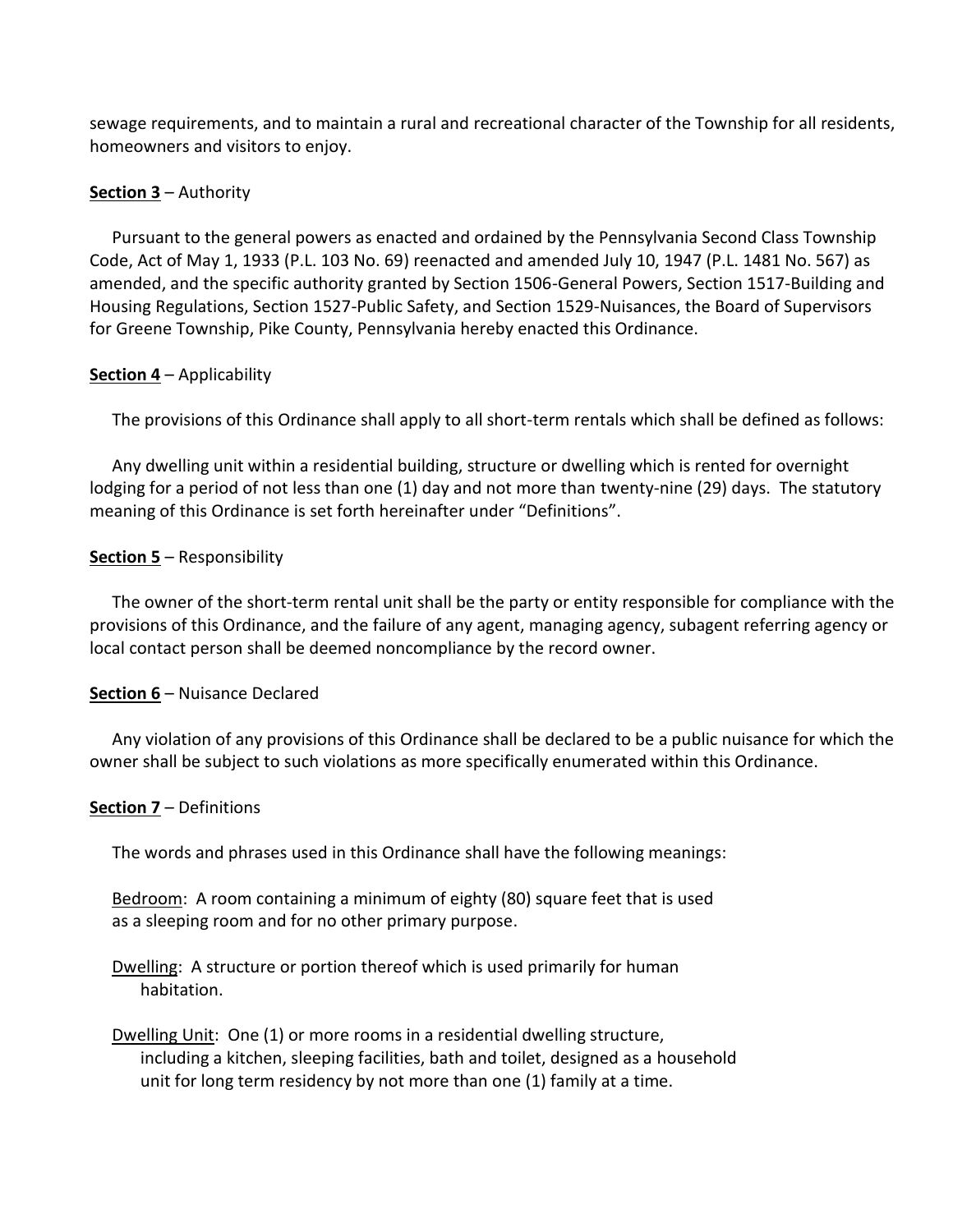Local Contact Person: A local property manager, owner, or agent of the owner, who is available to respond to tenant and neighborhood questions or concerns, or any agent of the owner authorized by owner to take remedial action and respond to any violation of this Ordinance.

Owner: The person or entity that holds legal or equitable title to the dwelling.

Rent: The consideration received by a vendor in money, credits, property, or other consideration valued in money for lodging, including electronic currency.

Short-Term Rental: Any dwelling unit within a residential structure rented for overnight lodging for a period of not less than one (1) day and not more than twenty-nine (29) days.

**Section 8** – Short Term Rental Permit Requirements

The owner shall be responsible for obtain all permits and permit renewals.

A. Permit Required – A short-term rental permit shall be required when any dwelling unit in a singlefamily dwelling or a two-family/multi-family dwelling is advertised for rent or is rented for a period of less than twenty-nine (29) consecutive calendar days.

B. Permit Renewal – A permit shall be renewed annually and at any time when any of the conditions of the rental which are governed by this Ordinance are changed.

C. Separate Permits – A separate permit is required for each short-term rental; for two-family or multifamily dwellings, a separate permit shall be required for each dwelling unit being rented pursuant to the definition of "short-term rental."

D. Issuance to Owner - The permit shall be issued only to the owner of the short-term rental.

E. Forms and Procedures – The enforcement officer is authorized to prescribe forms and procedures for the processing of permits under this Ordinance.

F. Inspection Authorization – The owner, by making application for a permit and/or accepting issuance of a permit grants permission for all inspections authorized by Section 12.

G. Permit Not Transferrable

 1. The permit issued to an owner pursuant to this Ordinance is personal to the owner identified in the application and does not run with the property. If the ownership of the property changes, either directly by sale or deed transfer, or indirectly by death, change in ownership of the entity owning the property, sheriff sale or court order, the new owner must apply for a permit under the provisions of this Ordinance prior to renting the property, but shall be entitled to get a permit provided such new owner complies with the terms of this Ordinance.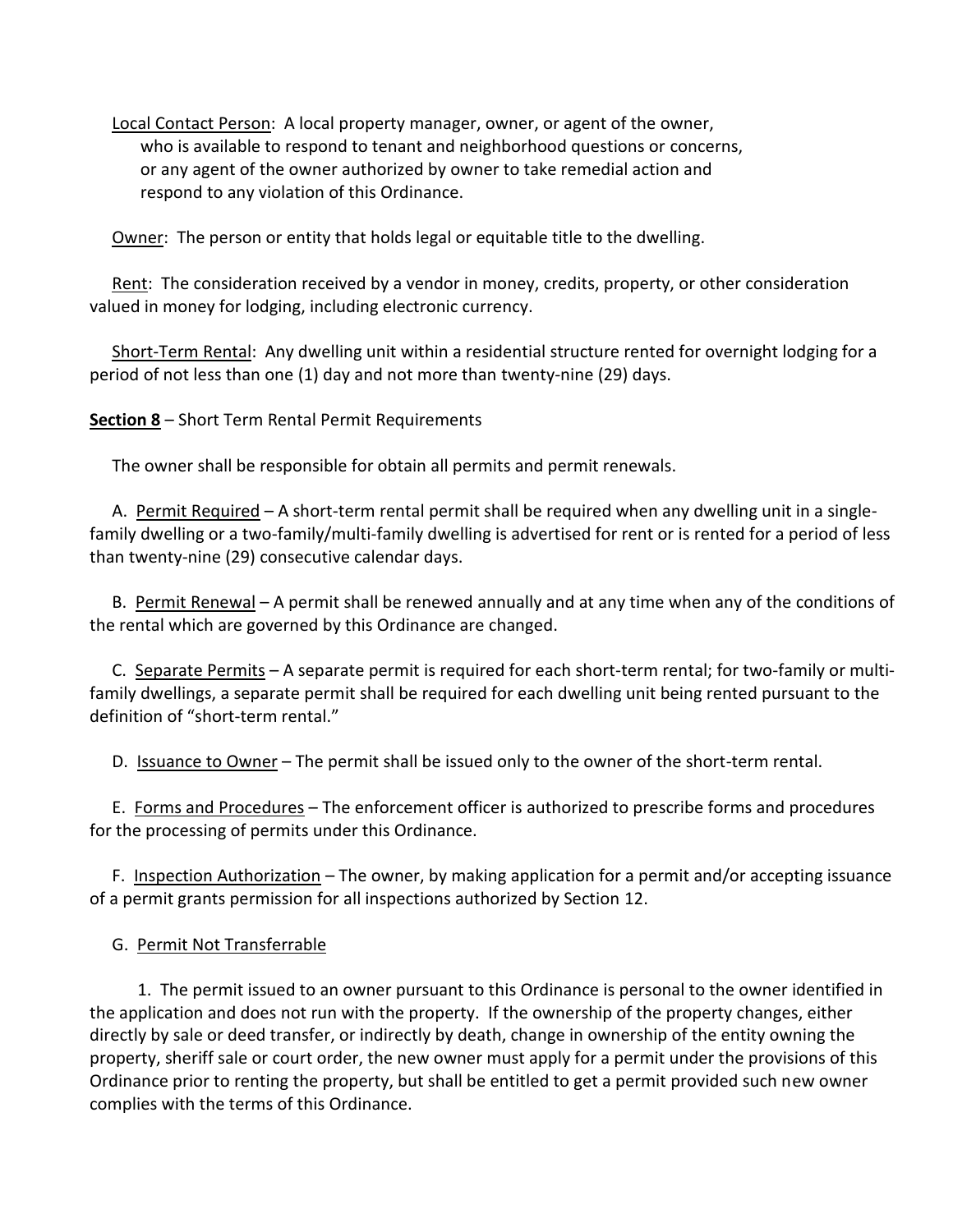2. If an owner has been convicted of a violation of this Ordinance (hereinafter the "violating owner"), or if a violating owner's permit has been revoked by the Township, then a transfer of the property by the violating owner to one ore more family members, or to an entity owned by the violating owner, or such owner's family members, then that new owner shall be subject to the violations and penalties and/or revocation imposed upon the "violating owner".

### **Section 9** – Local Contact Person

Each owner of a short-term rental shall designate a local person, property manager or agent, as a local contact person who has access and authority to assume management of the unit and take remedial measures. An owner of a short-term rental who resides within thirty (30) miles of the short-term rental may designate himself as the local contact person. The local contact person shall respond to the enforcement officer within one (1) hour after being notified by the enforcement officer or other township official of the existence of a violation of this Ordinance or any disturbance requiring immediate remedy or abatement. If the local contact person is not the owner, the local contact person shall immediately advise the owner of any notification of a violation.

# **Section 10** – Application for Short-Term Rental Permit

A. Application Required; Information – An application for a permit shall be filed with the designated Township official before use of the property as a short-term rental. The application shall contain the following information:

1. The name, address, telephone number and email address of the owner of the short-term rental for which the permit is issued. If the owner does not have a managing agency, agent or local contact person, then owner shall provide a 24-hour telephone number.

2. The name, address and 24-hour telephone number of the short-term rental owner's managing agency, agent or local person.

3. A photograph of the short-term rental taken from the primary entrance.

4. Acknowledgement that all designated bedrooms contain a minimum of eighty (80) square feet.

5. The number of bedrooms [each containing the required minimum of eighty (80) square feet] and the maximum number of overnight occupants.

6. If the building is more than a single family structure, the number of dwelling units and the number of dwelling units being used as a vacation rental.

7. The number of on-site parking spaces and the maximum number of vehicles allowed for overnight occupants.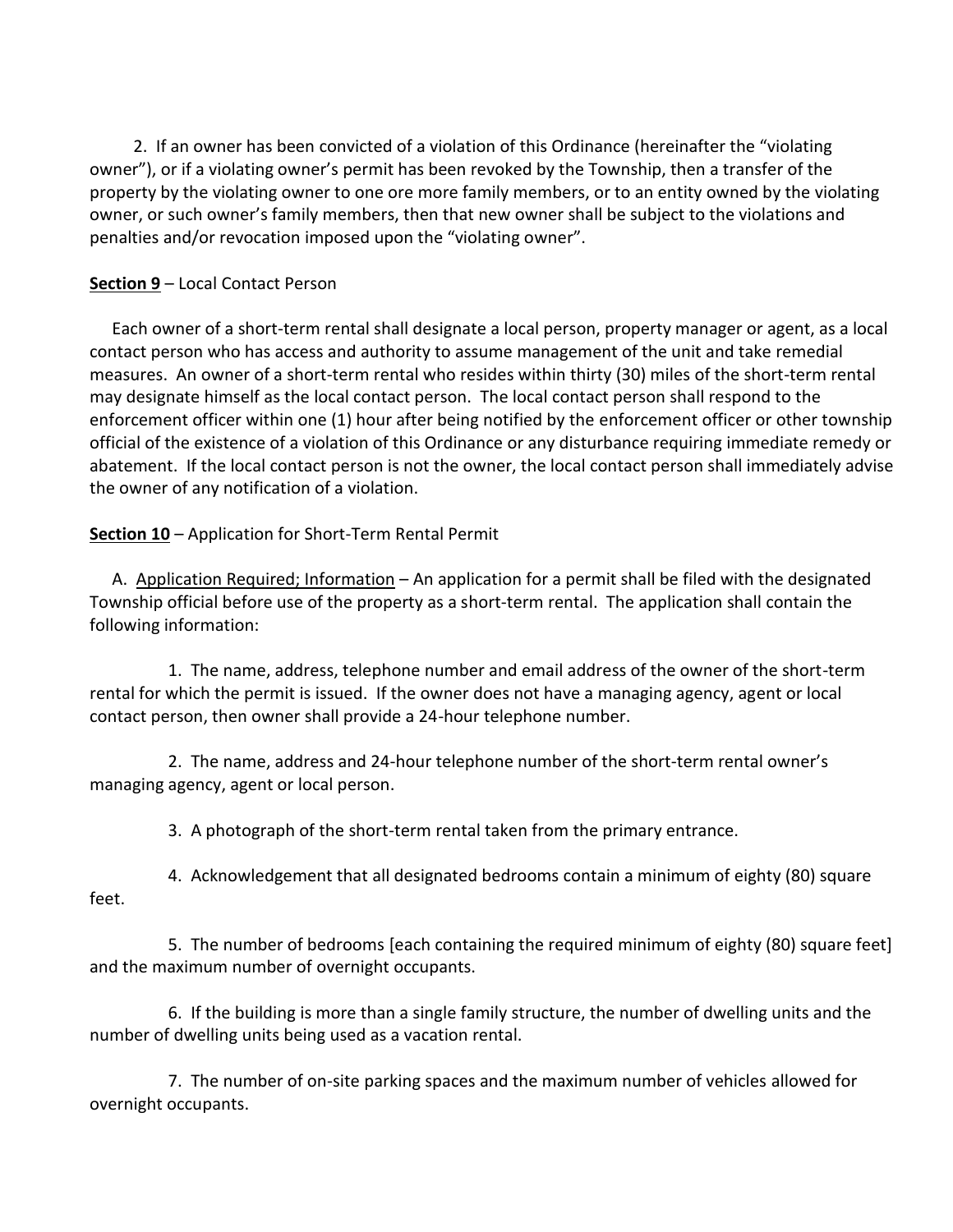8. The location, approximate age and capacity (if known) of the sewage disposal system.

9. Acknowledgment that the owner, agent, and/or local contact person have read all regulations pertaining to the operation of the short-term rental.

10. Acknowledgment that the owner, agent or local contact person will post and maintain the 911 Emergency Number within the unit.

11. A copy of a current Pike County Hotel Room Excise Tax Certificate and current Pennsylvania Sales Tax License.

12. Other information the enforcement officer deems reasonably necessary to administer this Ordinance.

**Section 11** – Application and Renewal Fees

A. Application Fee – An application for a short-term rental permit shall be accompanied by an initial fee established by Resolution of the Board of Supervisors.

B. Renewal Fee – An annual renewal fee shall be established by Resolution of the Board of Supervisors which permit holders shall pay when renewing their permit issued pursuant to this Ordinance. Failure to pay the renewal fee by February 15<sup>th</sup> will result in the assessment of a fee twice the amount of the normal renewal fee. If the fee is not paid by May  $1<sup>st</sup>$ , the permit shall be null and void and application for a new permit, not a renewal, shall be required.

#### **Section 12** – Operational Standards and Conditions

A. Standards – All permits issued pursuant to this Ordinance are subject to the following standards:

1. The owner shall by written agreement, limit overnight occupancy of the short-term rental to the specific number of occupants designated in the permit, with the number of overnight occupants not to exceed two (2) persons per bedroom.

2. The maximum number of day guests allowed at any one (1) time shall be fifty (50%) percent of the maximum occupancy of the short-term rental.

3. The number of bedrooms permitted for a short-term rental shall not exceed the number of bedrooms approved for the dwelling on the sewage permit issued for such property.

4. Where there is no sewage permit on record, the short-term rental for such a dwelling shall be limited to the number of bedrooms that have been historically maintained in the dwelling based on documentation provided by the owner and which is verified by the Township. Should the Township determine that the evidence provided is not adequate to document the proposed number of bedrooms,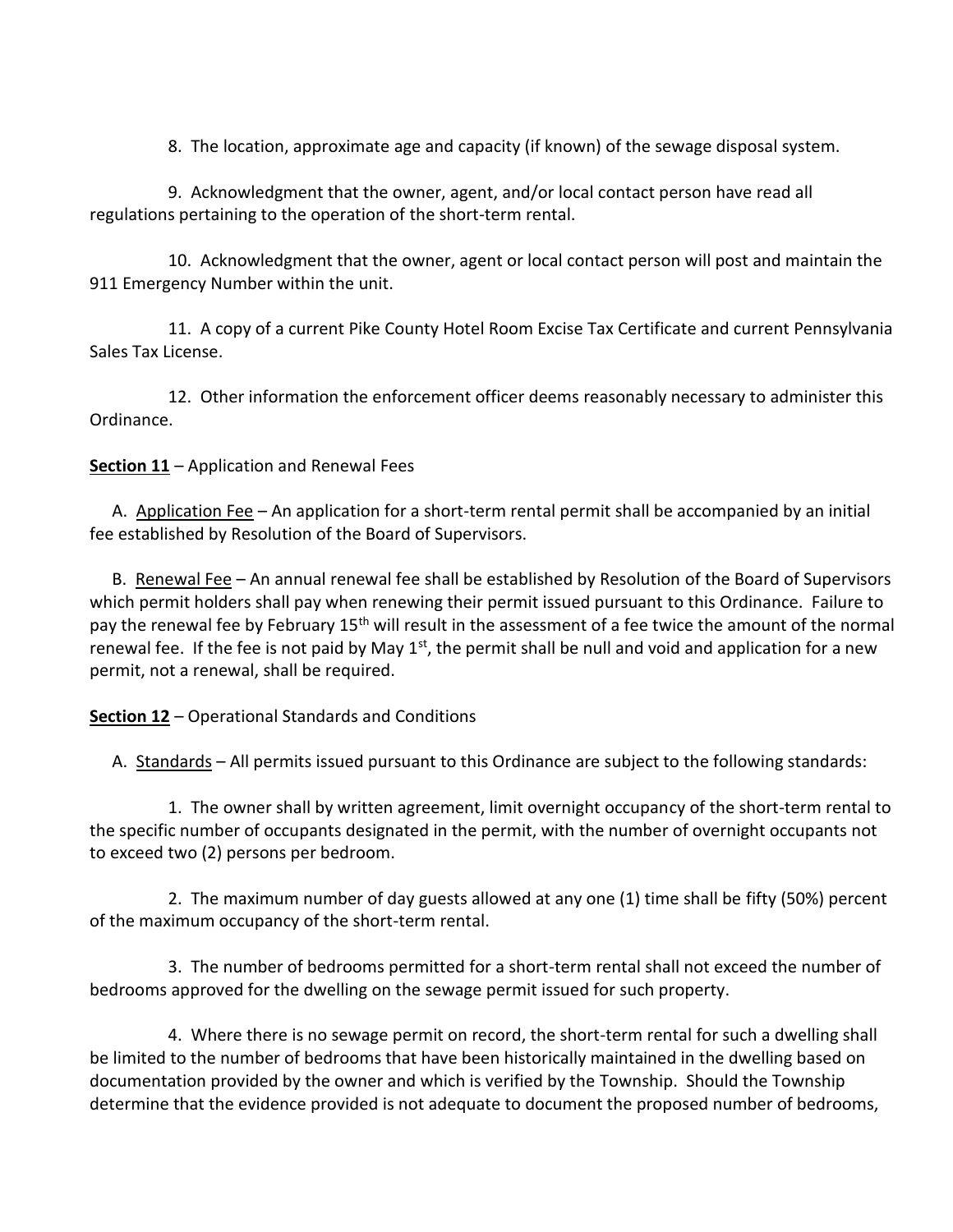the number of bedrooms shall be limited to three (3) and a dye test may be required by the Township Sewage Enforcement Office to confirm that the on-site system is functioning in accordance with applicable regulations.

5. In no instance shall the existing number of bedrooms be increased without proper Township and DEP approval being obtained.

6. If a sewage system malfunction occurs, rental of the unit shall be discontinued until the malfunction is corrected in accord with Township and PA Department of Environmental Protection requirements.

7. The short-term rental shall also have at least one (1) other habitable room containing a minimum of one hundred twenty (120) square feet.

8. The owner shall by written agreement, limit the number of all vehicles of overnight occupants and day guests to the number designated in the permit with the number of all vehicles not to exceed the number of designated on-site parking spaces.

 a. All parking for overnight guests and day guests shall be designated in the permit and shall be located on the owner's property and not in any private, community or public right-of-way.

 b. A minimum of one (1) parking space per bedroom shall be provided. The required number of parking spaces may include spaces in a garage which can accommodate vehicles.

 c. All parking spaces shall be improved to a mud-free condition with paving, stone or similar material.

 d. Each vehicle parking space shall be a rectangle with a minimum width of nine (9) feet and a minimum length of eighteen (18) feet and adequate aisle width shall be provided to facilitate access and use of the spaces.

 e. If the short term rental is accessed directly by a Township or State road, all parking spaces shall be accessed from the driveway serving the short-term rental and not directly from the Township or State road.

9. The owner shall use best efforts to assure that the occupants or guests of the short-term rental do not create unreasonable noise or disturbances, engage in disorderly conduct, or violate provisions of this Ordinance or any state law pertaining to noise or disorderly conduct by notifying the occupants of the rules regarding short-term rentals and responding when notified that occupants are violating laws regarding their occupancy. It is not intended that the owner, local agent, or contact person act as an enforcement officer or place himself or herself in harm's way.

10. The owner shall, upon notification that occupants or guests of the short-term rental have created unreasonable noise or disturbances, engaged in disorderly conduct or violated provisions of this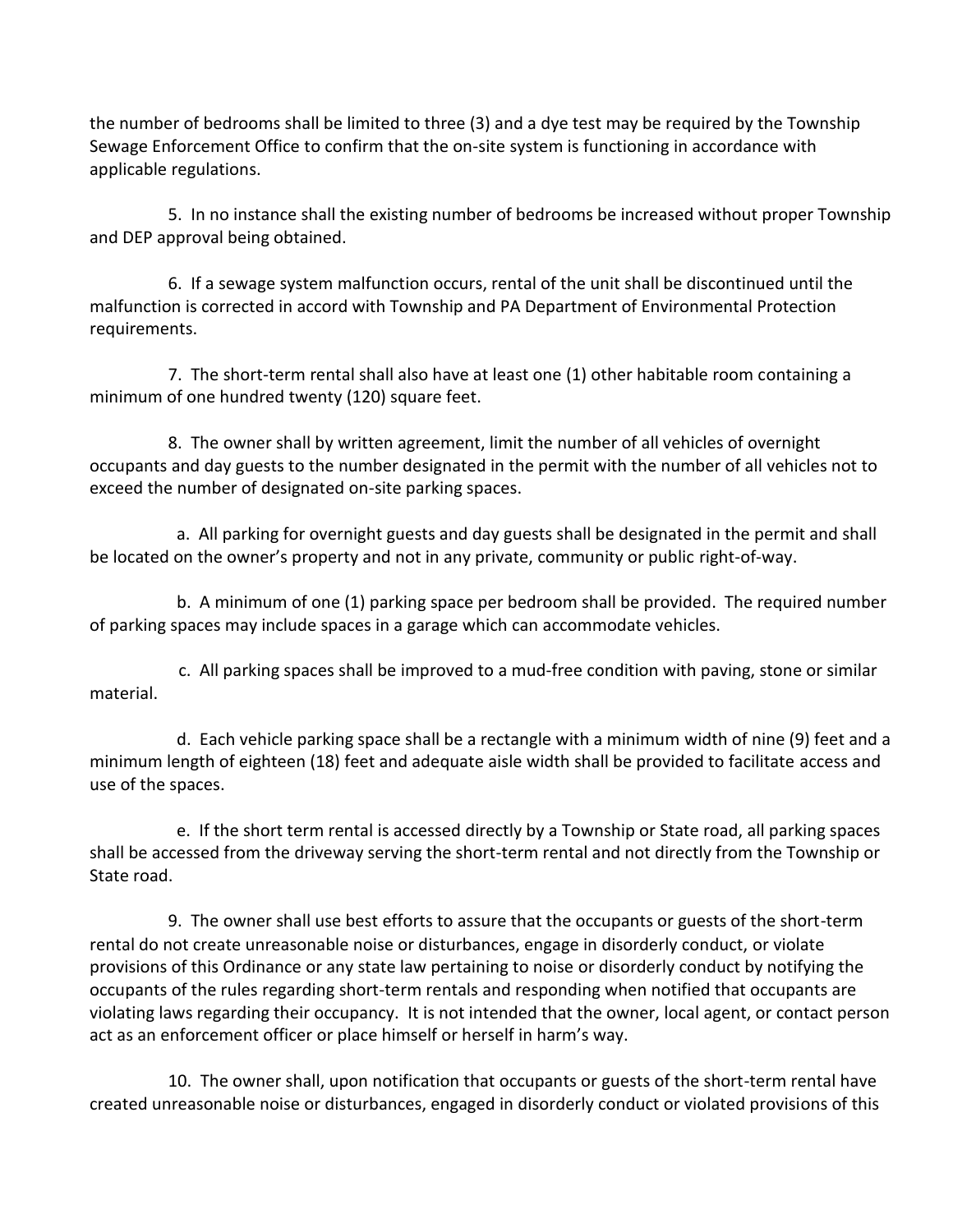Ordinance or state law pertaining to noise, or disorderly conduct, promptly use best efforts to prevent a recurrence of such conduct by those occupants or guests.

11. Any lights used for exterior illumination shall direct light away from adjoining properties. Lighting shall be pointed/shielded downward to minimize upward glare.

12. Occupancy of recreational vehicles, camper trailers and tents shall not be allowed.

13. The use of open fires, fire pits, charcoal-burning grills or other devices (as applicable) shall be the responsibility of the owner or Local Contact.

14. The owner of the short-term rental shall post a copy of the permit and a copy of the conditions set forth in this Section 10 in a conspicuous place within the short-term rental.

15. Each short-term rental shall have a clearly visible and legible notice posted within the unit on or adjacent to the front door, containing the following information:

 a. The name of the managing agency, agent, property manager, local contact, or owner of the unit, and a telephone number at which that party may be reached on a 24-hour basis.

 b. The maximum number of occupants permitted to stay in the unit and the maximum number of day guests permitted at any one (1) time.

 c. The maximum number of all vehicles allowed to be parked on the property and the requirement that all rent/guests parking must be on the property and on in any private, community or public right-of-way.

 d. The number and location of on-site parking spaces and the parking rules for seasonal snow removal.

 e. The trash pick-up day and notification that trash and refuse shall not be let or stored on the exterior of the property except on the day designated for trash pick-up unless a bear proof container exists for use by the occupants.

 f. Notification that an occupant may be cited and fined for creating a disturbance or for violating other provisions of this Ordinance; and,

 g. Notification that failure to conform to the parking and occupancy requirements of the structure is a violation of this Ordinance subject to a citation and fines.

# **Section 12** – Enforcement Officers

A. Appointment – The Board of Supervisors may appoint one (1) or more enforcement officers, who may be an individual, firm or agency of Greene Township, or enter into a third party contract, to conduct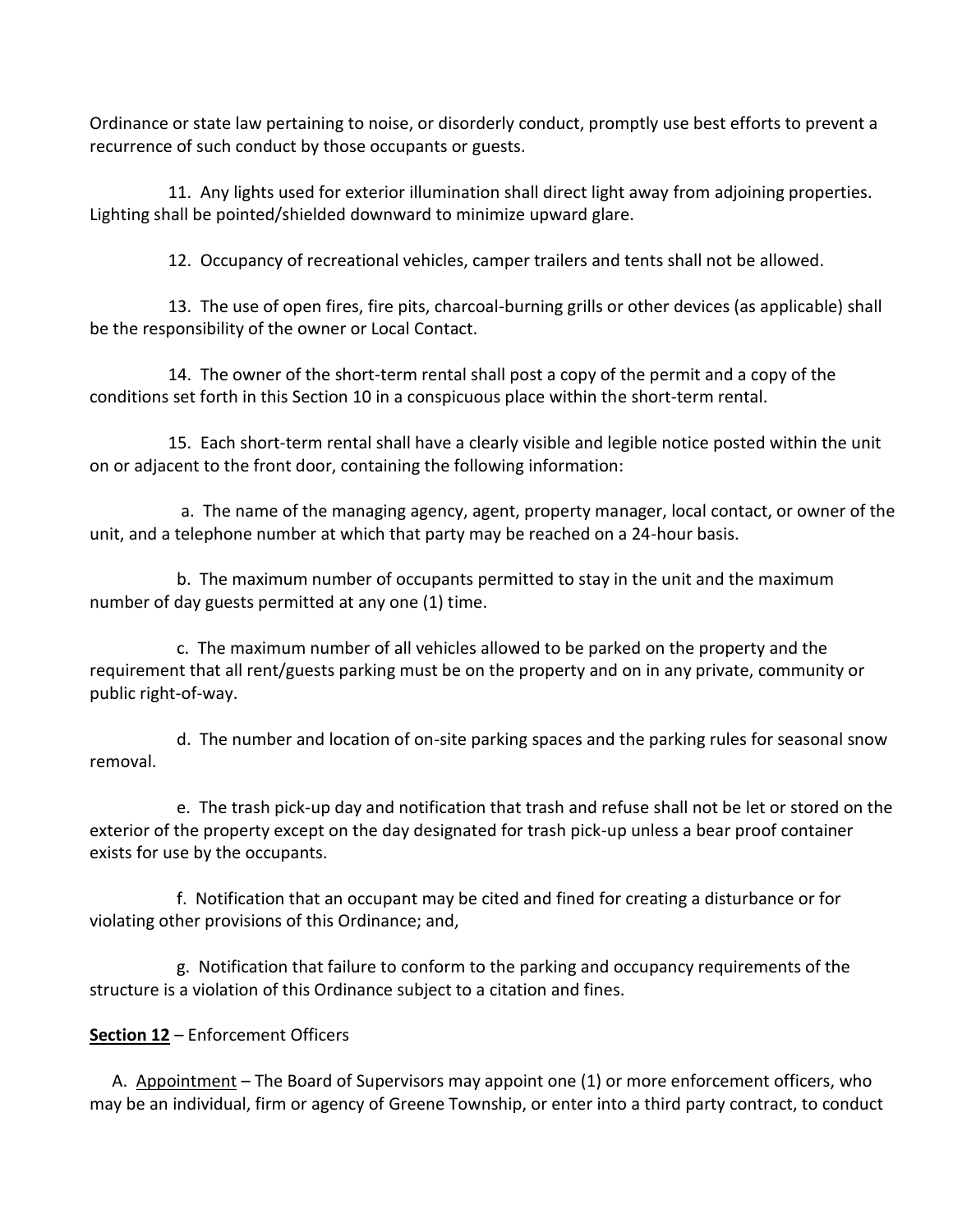inspections, make reports and administer other parts of this Ordinance as determined by the Board of Supervisors.

B. Duties – The administrative, inspection and enforcement responsibilities established by this Ordinance may be delegated to a third party agency.

C. Consultation – The enforcement officer, with the authorization of the Board of Supervisors, may engage the services of competent engineers or other consultants to determine the nature and extent of any violation.

### **Section 13** – Inspections and Access

A. Inspection – All places and premises in Greene Township shall be subject to inspection by the enforcement officer to verify application, permit or operating requirements or if there is reason to believe that any provision of this Ordinance is being violated.

B. Interference – It shall be unlawful for any person to hinder, delay, resist or prevent the enforcement officer from having full access to any place or premises upon which a violation of this Ordinance is believed to exist.

### **Section 14** – Marketing

The marketing of a short-term rental which exceeds the maximum occupancy requirements permitted by this Ordinance or which promotes any other activity which is prohibited by this Ordinance shall be a violation of this Ordinance subject to the penalties and costs set forth in this Ordinance. The owner or local contact person shall provide to the enforcement officer a copy of all advertisements relating to the short-term rental.

# **Section 15** – Action on Complaints

A. Violation in Progress – Upon receipt of a verbal complaint of a violation in progress, the enforcement officer shall immediately notify the owner and/or the local contact person of the complaint. It the enforcement officer believes a crime to be in progress he/she shall immediately notify the appropriate police department. The enforcement officer shall have no obligation to respond to any violation in progress at the property in question, unless the Township has appointed a police officer or police department to act as the enforcement officer for this Ordinance.

### **Section 16** – Notice to Violators

A. Service of Notice – Whenever the enforcement officer determines that a violation of this Ordinance exists, the enforcement officer shall prepare a written Notice of Violation, to be served on the owner and/or occupant(s) of the premises on which the nuisance is located or originates. The written Notice of Violation shall be served on the owner and local contact person within five (5) days of the determination of the violation by one (1) or more of the following methods: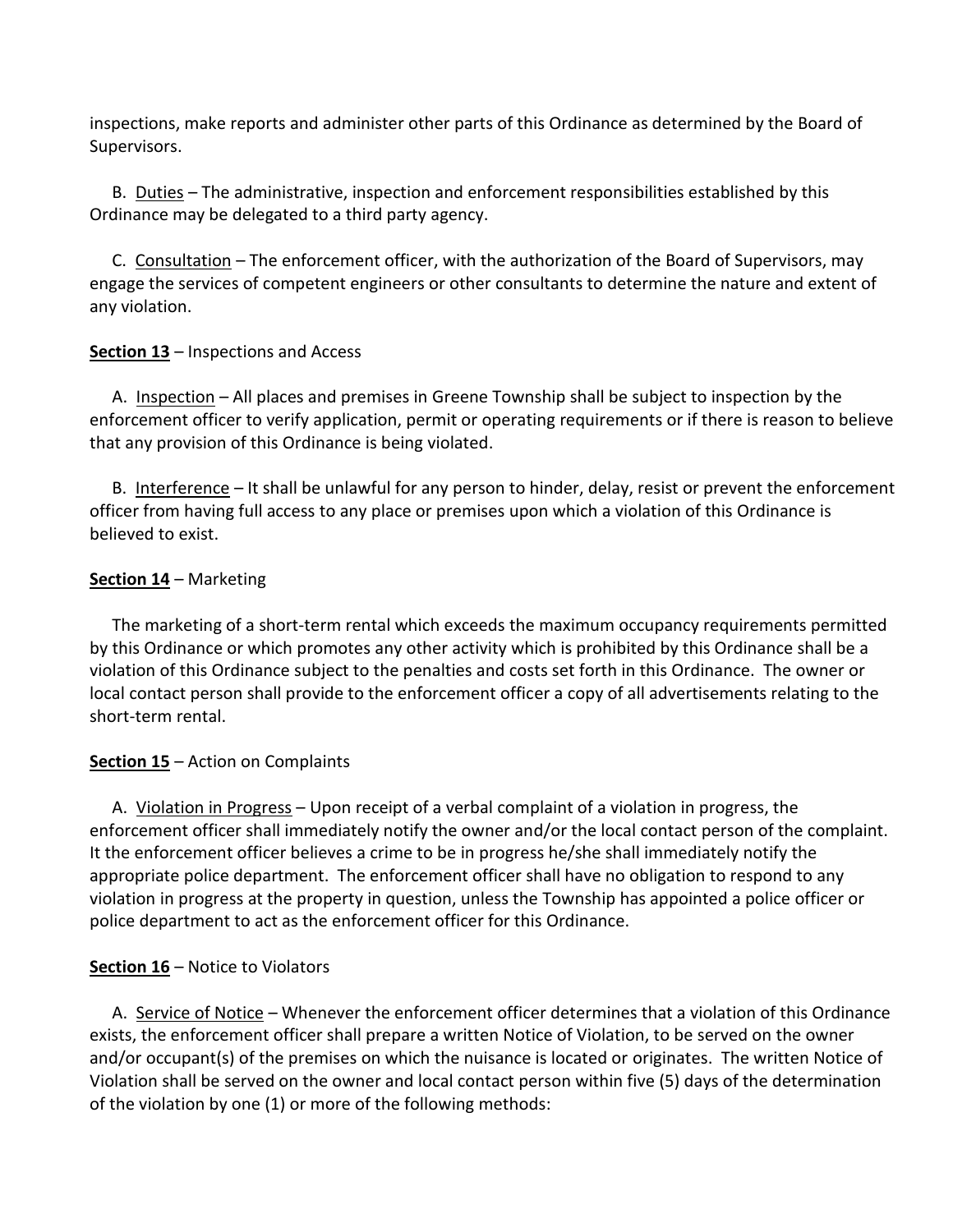- 1. Personal delivery.
- 2. Fixing a copy to the door of the building on the premises of the violation.
- 3. Certified mail to the owner/local contact person addresses on the permit.

4. Publishing in the Greene Township's official newspaper once each week for two (2) consecutive weeks.

### B. Content of Notice

1. The Notice shall enumerate the conditions which constitute the violation and what action is required to abate the violation.

2. The Notice shall include a time frame for the abatement of the nuisance, with such time frame established by the enforcement officer based upon the nature of the violation and providing a reasonable period for the violator to take the required action but not more than ten (10) days. In the case of an advertising violation the time period shall not exceed five (5) days. In the case of a public disturbance or in other cases as determined by the enforcement officer immediate action shall be required.

# **Section 17** – Violations, Penalties and Costs

A. Compliance – Failure to comply with any provision of this Ordinance, and/or failure to abate an activity, use and/or condition, shall be deemed a violation of this Ordinance and subject to the following penalties:

# First Violation - Warning

A. A written warning from the enforcement officer of non-compliance. The written warning shall specifically set forth the nature of the violation, with the location, date and events constituting a violation of the provisions of this Ordinance.

# Subsequent Violations

B. A written notification from the enforcement officer of a subsequent violation at same location during the yearly permit period, shall constitute a violation which shall upon judgment thereof by any Magisterial District Judge ben sentenced to pay a fine of not more than \$1,000.00 per day of violation, together with the costs of suit including, but not limited to, reasonable attorney fees, constable fees and staff time. Each day of violation shall constitute a separate offense, for which a summary conviction may be sought. All judgments, administrative, enforcement, security firm or police response, and other costs, interest and reasonable attorneys fees collected for the violation of this Ordinance, shall be paid over to the Township.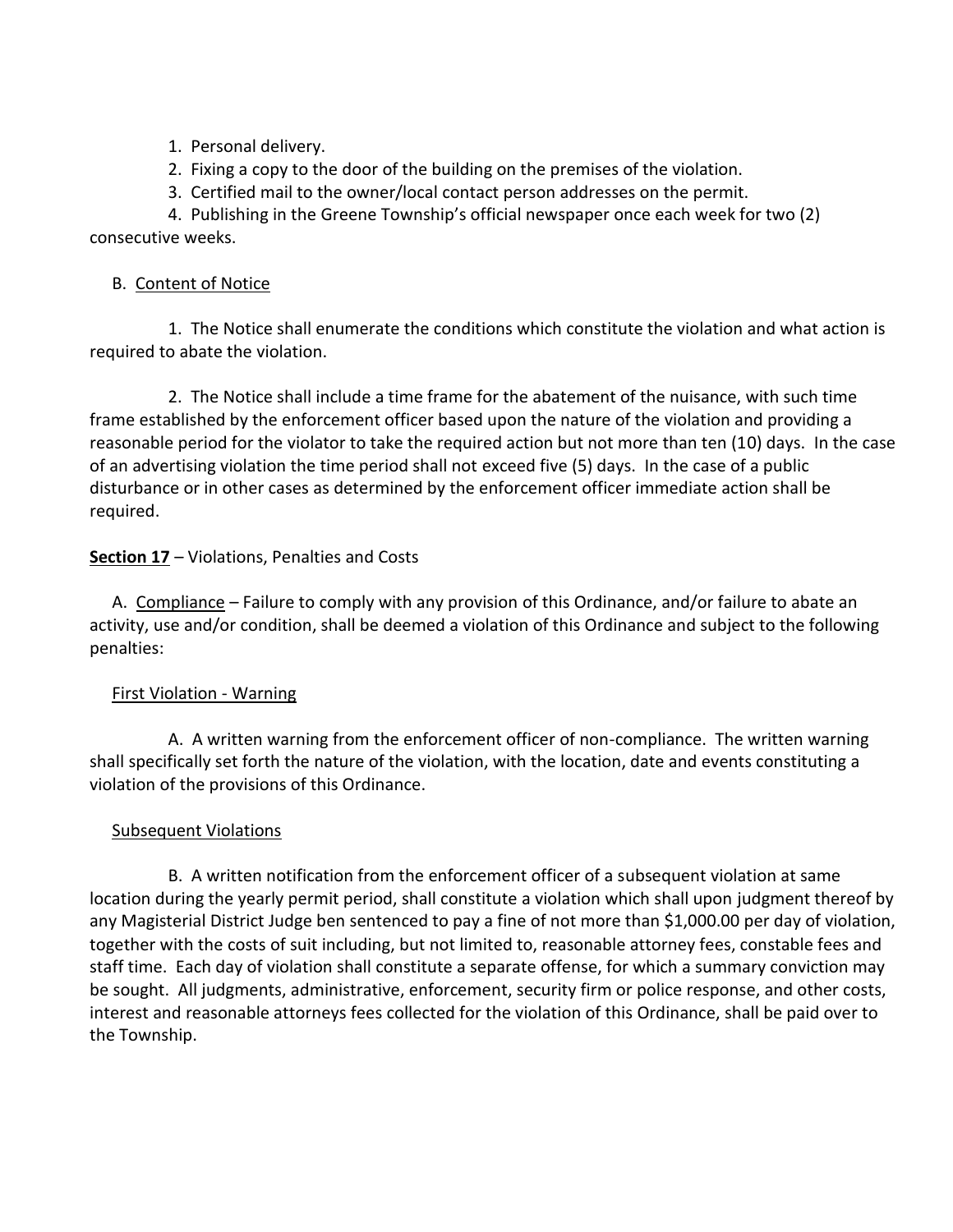C. Other Remedies – The Court of Common Pleas, upon petition, may grant an order of stay, upon cause shown, tolling the per diem fine pending a final adjudication of the violation and judgment. The Township shall also have the right to seek Injunctive Relief for violations of this Ordinance.

D. License Revocation – If an owner commits two violations which result in convictions under Section B as written above, then the license shall be revoked by the Township and the short-term rental must be discontinued while the license is revoked. The revocation shall be for one year. The conviction for a third violation under Section B as written above shall be cause for permanent revocation of the license. Any violation of the PA Sewage Facilities Act and applicable regulations may result in immediate license revocation until the violation is corrected. (See also §6G for license transfers.)

E. Reinstatement – The Board of Supervisors may in its sole discretion approve the reinstatement of a license, if satisfied that there has been an appropriate change of ownership and/or that the cause of the violations has been corrected and that all other requirements of this ordinance have been met.

### **Section 18** – Appeals

A. Appeal Process – Appeals of a determination of the enforcement officer under this ordinance to deny any application for, or to renew, a short-term rental license, or to revoke a short-term rental license, shall be filed with the Board of Supervisors within 30 days of the date of the denial of an application or revocation of a license. Appeals shall be processed as follows:

 1. All appeals shall be in writing and signed by the appellant on forms prescribed by the Township, and shall be accompanied by a fee, the amount of which shall be established by resolution of the Township Board of Supervisors, which may include notice and advertising costs, and necessary administrative overhead in relation to the hearing.

 2. Each appeal shall fully set forth the determination appealed from, a detailed reason or basis for the appeal, and the relief sought. Every appeal shall refer to the specific provision of circumstances of the case.

B. Hearings – The Board of Supervisors shall conduct hearings and make decisions pursuant to the Act of December 3, 1968 (P.L. 1133, No. 353), known as the "Local Agency Law", and in accord with the following requirements:

 1. Written notice shall be given to the appellant, the enforcement officer, and to any person who has made timely request for same. Written notices shall be given at such time and in such manner as shall be prescribed by rules of the Board of Supervisors, but not less than 15 days prior to the hearing.

 2. The hearing shall be held within 60 days from the date the appeal is filed unless the appellant has agreed in writing to an extension of time.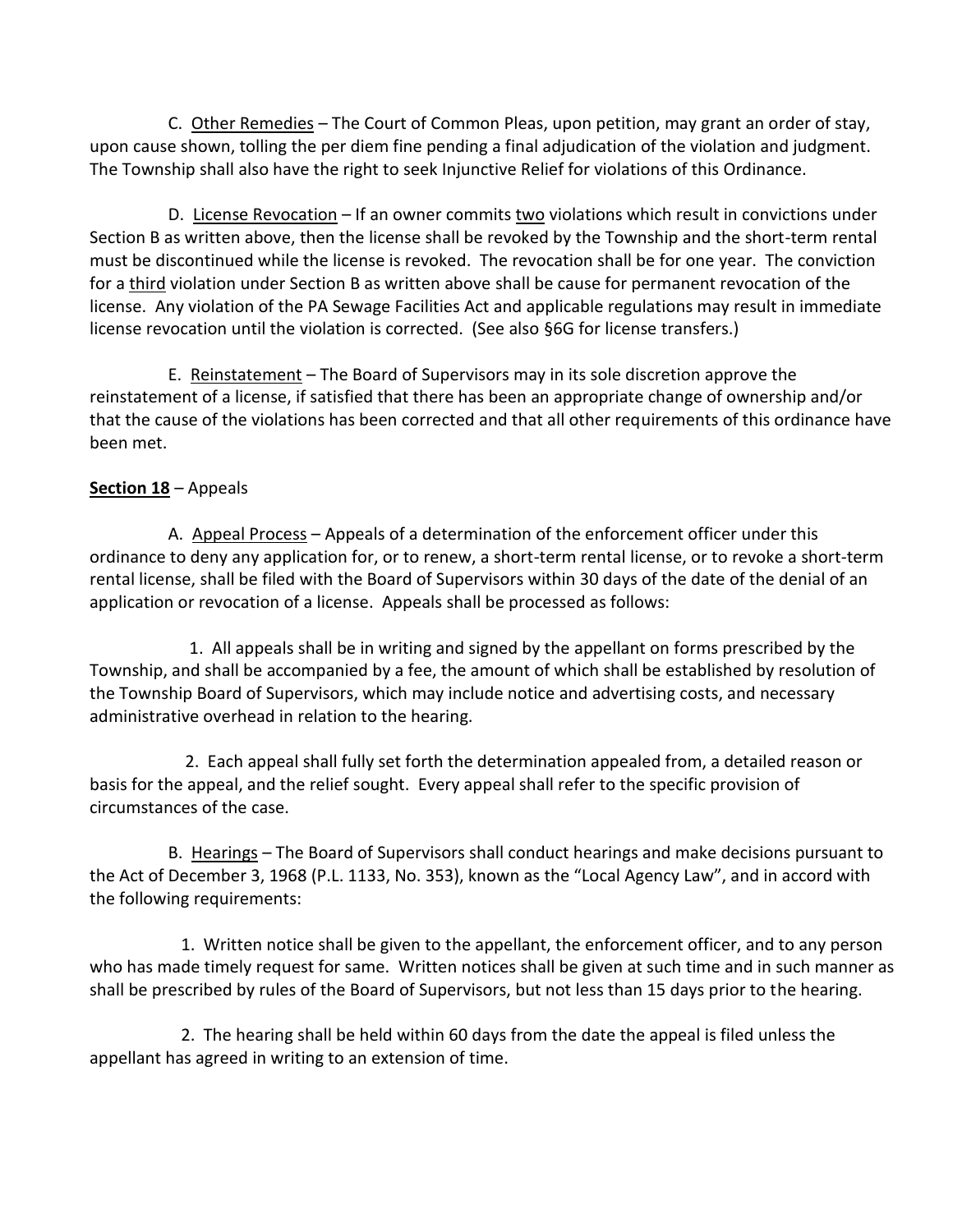3. The hearings shall be conducted by the Board of Supervisors. The decision or, where no decision is called for, the findings, shall be in writing by the Board of Supervisors within 45 days after the conclusion of the hearing, unless the appellant has agreed in writing to an extension of time, and shall be communicated to the appellant and any other parties who have entered their written appearance and requested a copy of the decisions, at the addresses provided by them either by personal delivery or by United States First Class mail postage prepaid.

 4. The chairman or acting chairman of the Board of Supervisors or the hearing officer presiding shall have power to administer oaths and issue subpoenas to compel the attendance of witnesses and the production of relevant documents and papers, including witnesses and documents requested by parties.

 5. The parties shall have the right to be represented by counsel and shall be afforded the opportunity to respond and present evidence and argument and cross-examine adverse witnesses on all relevant issues.

 6. Formal rules of evidence shall not apply, but irrelevant, immaterial, or unduly repetitions evidence may be excluded.

 7. The Board of Supervisors may, but is not required to, make a stenographic record of the proceedings. In the event a stenographic record of the proceedings is not provided by the Board of Supervisors, a stenographic record shall be made and kept at the request of any party agreeing to pay the costs thereof. Any party or other person desiring a copy of the stenographic record shall order the copy directly from the stenographer who prepared the same and shall pay the cost imposed by the stenographer for the copy directly to the stenographer.

 8. The Board of Supervisors shall not communicate, directly or indirectly, with any party or any party's representatives in connection with any issue involved except upon notice and opportunity for all parties to participate; shall not take notice of any communication, reports, staff memoranda, or other materials, except advise from their solicitor, unless the parties are afforded an opportunity to contest the material so noticed; and shall not inspect the site or its surroundings after the commencement of hearings with any party or any party's representative unless all parties are given opportunity to be present.

# **Section 19** – Severability

Should any section, subsection, clause, provision, or other portion of this Ordinance be declared invalid by any court of competent jurisdiction, such decision shall not affect the validity of the remainder of this Ordinance; the Board of Supervisors having adopted this Ordinance as if such invalid portions had not been included therein.

### **Section 20** – Repealer

All Ordinances or parts of Ordinances which are inconsistent herewith are hereby repealed.